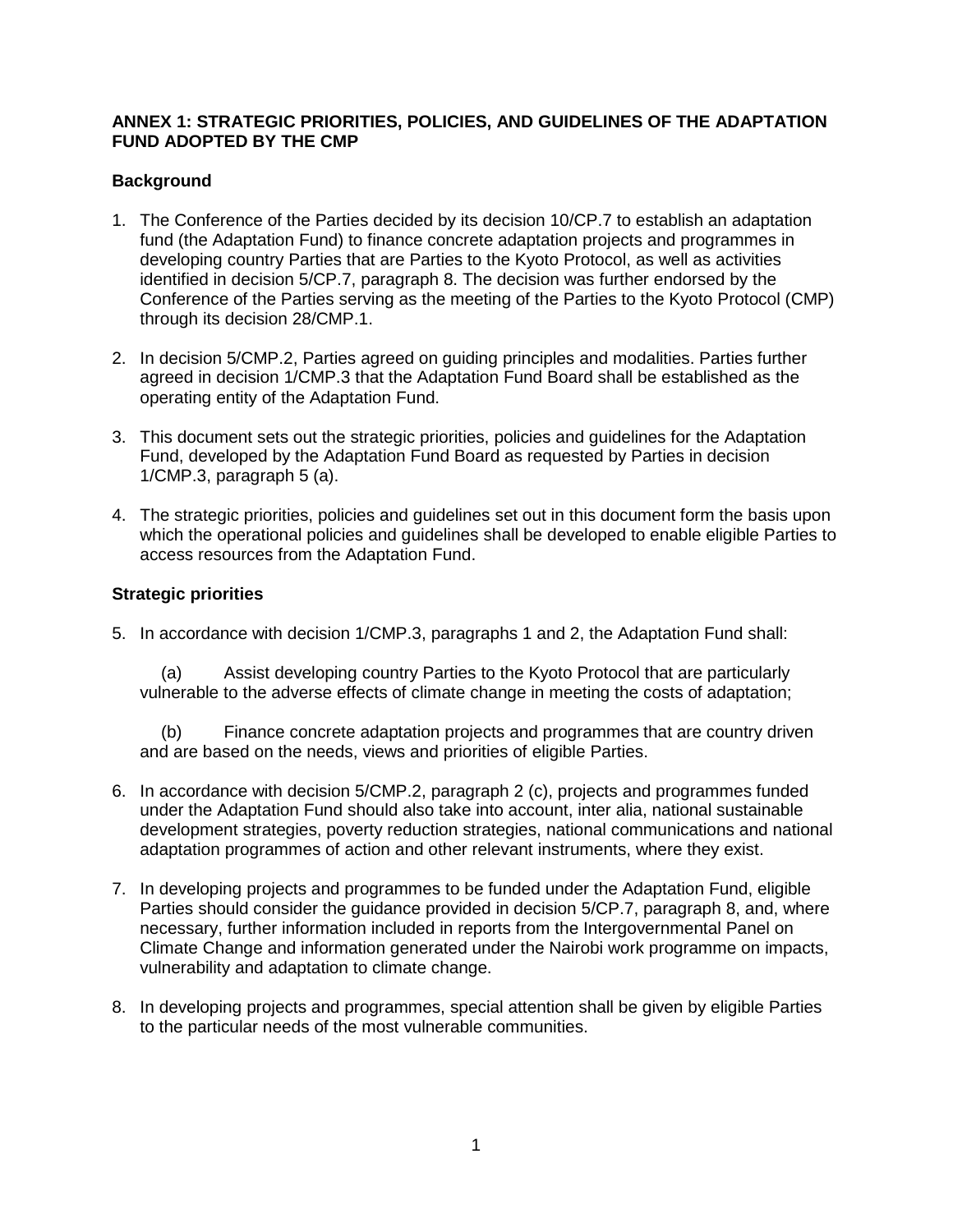## **Strategic policies and guidelines**

- 9. The operational principles and modalities that shall guide the provision of assistance by the Adaptation Fund to eligible Parties shall be consistent with decision 5/CMP.2, paragraphs 1 and 2.
- 10. Eligible Parties to receive funding from the Adaptation Fund are understood as developing country Parties to the Kyoto Protocol that are particularly vulnerable to the adverse effects of climate change including low-lying and other small island countries, countries with low-lying coastal, arid and semi-arid areas or areas liable to floods, drought and desertification, and developing countries with fragile mountainous ecosystems.
- 11. Eligible Parties can submit project proposals directly to the Adaptation Fund Board and implementing or executing entities chosen by governments that are able to implement the projects funded under the Adaptation Fund can approach the Adaptation Fund Board directly.
- 12. Funding for projects and programmes will be on a full adaptation cost basis to address the adverse effects of climate change.
- 13. Funding for projects and programmes will be available for projects and programmes at national, regional and community levels.
- 14. Short and efficient project development and approval cycles and expedited processing of eligible activities shall be developed.
- 15. In assessing project and programme proposals, the Adaptation Fund Board shall give particular attention to:

(a) Consistency with national sustainable development strategies, including, where appropriate, national development plans, poverty reduction strategies, national communications and national adaptation programmes of action and other relevant instruments, where they exist;

- (b) Economic, social and environmental benefits from the projects;
- (c) Meeting national technical standards, where applicable;
- (d) Cost-effectiveness of projects and programmes;
- (e) Arrangements for management, including for financial and risk management;
- (f) Arrangements for monitoring and evaluation and impact assessment;

(g) Avoiding duplication with other funding sources for adaptation for the same project activity;

(h) Moving towards a programmatic approach, where appropriate.